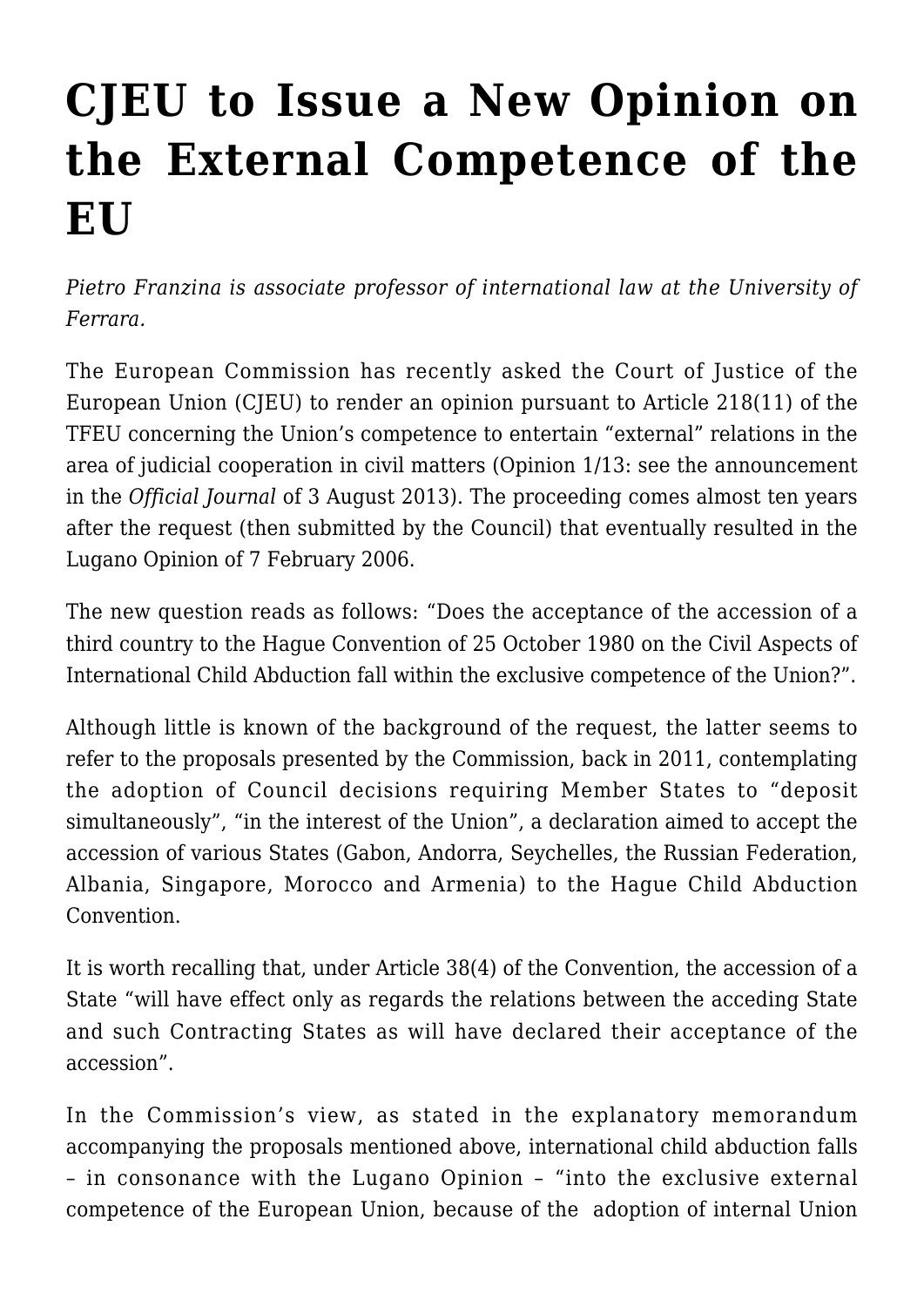legislation by means of Council Regulation (EC) No 2201/2003 of 27 November 2003 concerning jurisdiction and the recognition and enforcement of judgments in matrimonial matters and the matters of parental responsibility". As a matter of fact, the Regulation "introduces even stricter rules than the 1980 Hague Convention on parental child abduction", "refers directly to the Hague Convention and upholds its principles in European Union law".

In these circumstances, since the Convention does not contain any provisions allowing the accession of international organizations, like the European Union, it is for the Member States to ratify or accede to the Convention in the interest of the Union. According to the Commission, this implies that the Member States should likewise declare that they accept, in the interest of the Union, the accession of new States to the Convention, whenever a decision to that effect has been taken by the Union.

None of the proposals has been adopted so far. Various countries have acceded to the Convention after the accession of the States indicated above, but none of the new accessions has been followed by a Commission proposal envisaging an acceptance "in the interest of the Union": reference is made to the accession of Guinea (7 November 2011), Lesotho (18 June 2012), Korea (13 December 2012) and Kazakhstan (3 June 2013).

In the meanwhile, some Member States have "individually" declared their acceptance of some of the accessions in question. Belgium, for example, accepted the accession of Armenia, Seychelles, Morocco, Singapore and Andorra, while Spain did the same in respect of all of the States mentioned above, as well as Guinea (for more information, see the [Spreadsheet showing acceptances of](http://www.hcch.net/upload/abductoverview_e.pdf) [accessions to the Child Abduction Convention](http://www.hcch.net/upload/abductoverview_e.pdf) at the website of the Hague Conference on Private International Law).

It is beyond the scope of this post to outline the arguments that could in principle be put forward by the European institutions and the Member States in favour, or against, the Commission's claim regarding the Union's external competence in respect of these acceptances.

Rather, it is worth observing that the implications of the Court's opinion – were this to uphold the Commission's view – would not be limited to the situation from which the request originated.